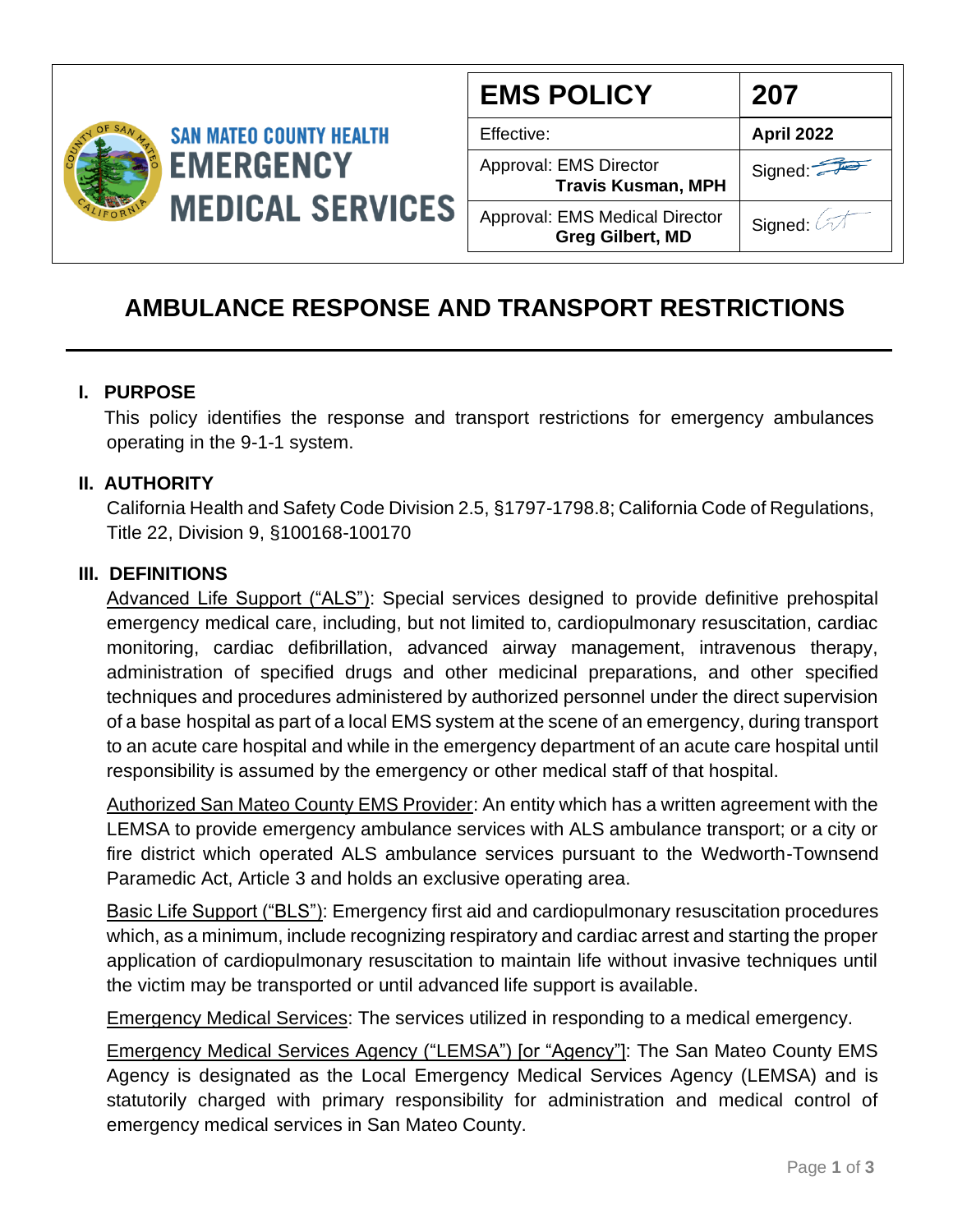

Medical Emergency: A condition or situation in which an individual has a need for immediate medical attention, or where the potential for such need is perceived by prehospital personnel or a public safety agency.

### **IV. POLICY**

- A. Emergency ambulance services shall only be provided by a San Mateo County emergency ALS provider agency authorized by LEMSA.
- B. Any EMS provider entity that is not a San Mateo County emergency ALS provider agency authorized by LEMSA shall not respond to any prehospital emergency that occurs within San Mateo County unless specifically requested to do so by San Mateo County Public Safety Communications ("PSC") or LEMSA.
- C. If an EMS provider entity that is not a San Mateo County emergency ALS provider agency authorized by LEMSA receives a request to provide prehospital emergency medical services or emergency ambulance transport services, the EMS provider shall immediately turn the request for service over to the 9-1-1 EMS system via PSC.
- D. If an EMS provider entity that is not a San Mateo County emergency ALS provider agency authorized by LEMSA responds to or otherwise comes upon a prehospital patient who is determined to be experiencing a medical emergency within the County of San Mateo, the EMS provider shall immediately call 9-1-1 and request an EMS response.
- E. If an EMS provider entity that is not a San Mateo County emergency ALS provider agency authorized by LEMSA drives with emergency warning lights and/or siren and/or renders prehospital care to a person experiencing a medical emergency for any reason within San Mateo County, the provider is required to notify LEMSA within 48 hours. Such notification shall include the date, time, and location of the incident and a complete description of the event and shall be submitted via the [EMS Event Reporting Form.](https://app.smartsheet.com/b/form/46e5cbf2dd814320add982143777d308)

## **V. USE OF BLS AMBULANCES WITHIN THE 9-1-1 SYSTEM**

- A. An ALS ambulance will be dispatched to all 9-1-1 requests for ambulance response. Unless otherwise directed by LEMSA, a 9-1-1 response may only be turned over to a BLS ambulance when the following occurs:
	- 1. If an ALS ambulance is not available, a BLS ambulance will be dispatched to the response.
	- 2. All patient care decisions shall be made with the best clinical interests of the patient as the primary consideration. The assignment of a BLS ambulance in the 9-1-1 system will